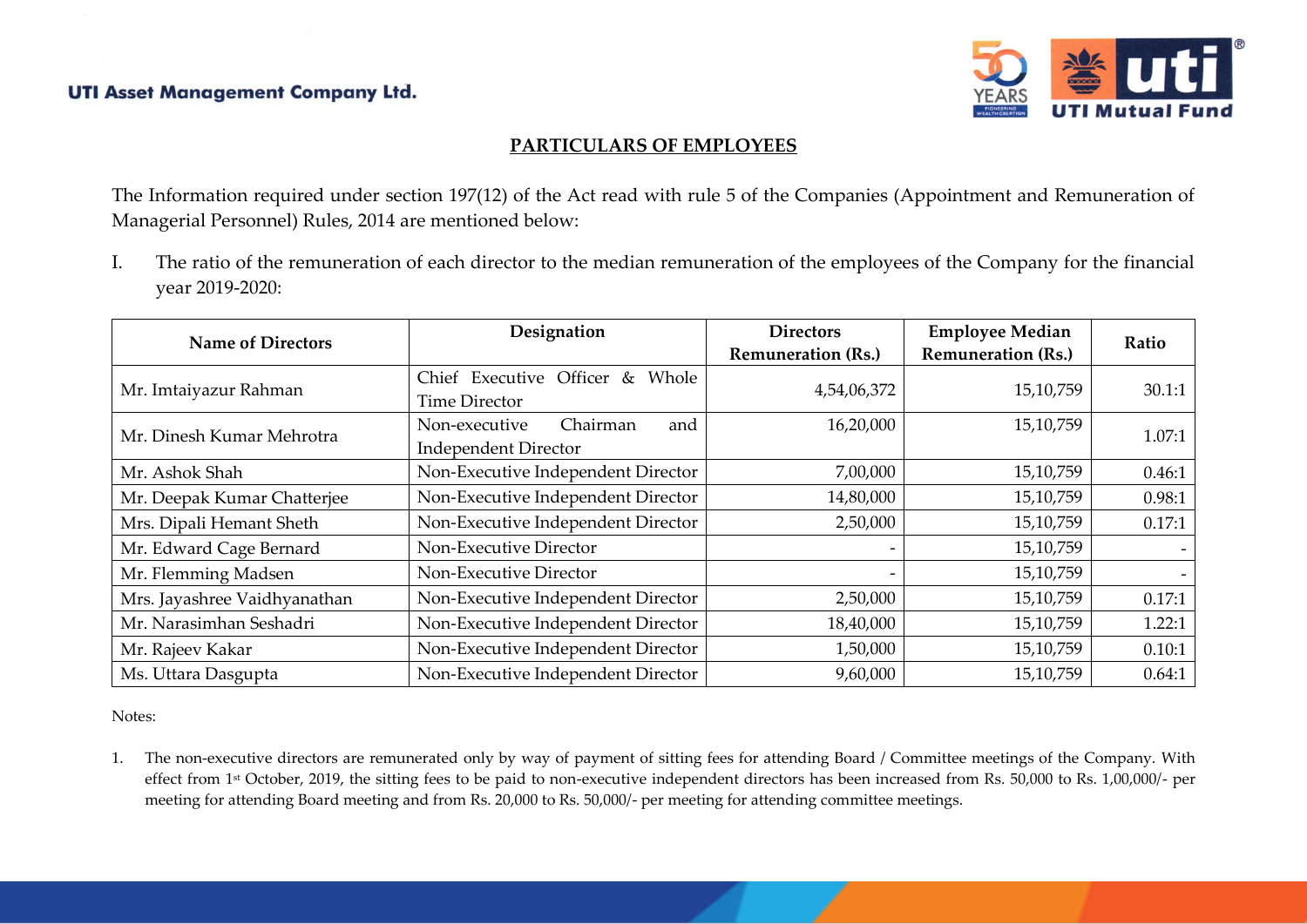

- 2. Mr. Ashok Shah was appointed as an Additional Director (Independent Category) of the Company with effect from 07<sup>th</sup> May, 2019. The appointment was approved by the shareholders at the Annual General Meeting of the Company held on 22<sup>nd</sup>August, 2019.
- 3. Ms. Dipali Sheth was appointed as an Additional Director (Independent Category) with effect from 20<sup>th</sup> November, 2019. The appointment was approved by the shareholders at the Extra-Ordinary General Meeting of the Company held on 16th December, 2019.
- 4. Mr. Edward Bernard was appointed as an Additional Director (Non-Executive Category) with effect from 01<sup>st</sup> October, 2018. The appointment was approved by the shareholders at the Annual General Meeting of the Company held on 22<sup>nd</sup> August, 2019.
- 5. Mr. Imtaiyazur Rahman was appointed as an Additional Director and Whole Time Director of the Company with effect from 28<sup>th</sup> April, 2019. The appointment was approved by the shareholders at Annual General Meeting of the Company held on 22<sup>nd</sup> August, 2019. Further, the Board of Directors at its meeting held on 12<sup>th</sup> June, 2020, based on the recommendation of Nomination & Remuneration Committee, designated Mr. Imtaiyazur Rahman as Chief Executive Officer of the Company with effect from 13<sup>th</sup> June, 2020.
- 6. Ms. Jayashree Vaidhyanathan was appointed as an Additional Director (Independent Category) with effect from 20th November, 2019. The appointment was approved by the shareholders at Extra-Ordinary General Meeting of the Company held on 16th December, 2019.
- 7. Mr. Rajeev Kakar was appointed as an Additional Director (Independent Category) with effect from 20<sup>th</sup> November, 2019. The appointment was approved by the shareholders at Extra-Ordinary General Meeting of the Company held on 16th December, 2019.
- II. The percentage increase in remuneration of Whole Time Director & Chief Executive Officer, Chief Financial Officer, Company Secretary in the financial year 2019-20:

| Name                  | Designation                                   | $\%$ increase in remuneration |  |  |
|-----------------------|-----------------------------------------------|-------------------------------|--|--|
| Mr. Imtaiyazur Rahman | Chief Executive Officer & Whole Time Director | 97%                           |  |  |
| Mr. Surojit Saha      | <b>Chief Financial Officer</b>                | $10\%$                        |  |  |
| Mr. Arvind Patkar     | Company Secretary                             | 12%                           |  |  |
| Mr. Kiran Vohra       | Company Secretary                             | 16%                           |  |  |

Notes:

- 1. Mr. Imtaiyazur Rahman relinquished the position of Chief Financial Officer of the Company with effect from close of office hours on 16<sup>th</sup> December, 2019. Subsequently, the Board of Directors at its meeting held on 16<sup>th</sup> December, 2019, appointed Mr. Surojit Saha as Chief Financial Officer of the Company with effect from close of office hours on 16<sup>th</sup> December, 2019.
- 2. Mr. Kiran Vohra ceased to be the Company Secretary of the Company with effect from 11<sup>th</sup> December, 2019. Subsequently, the Board of Directors, at its meeting held on 16<sup>th</sup> December, 2019, appointed Mr. Arvind Patkar as Company Secretary of the Company with effect from 16<sup>th</sup> December, 2019.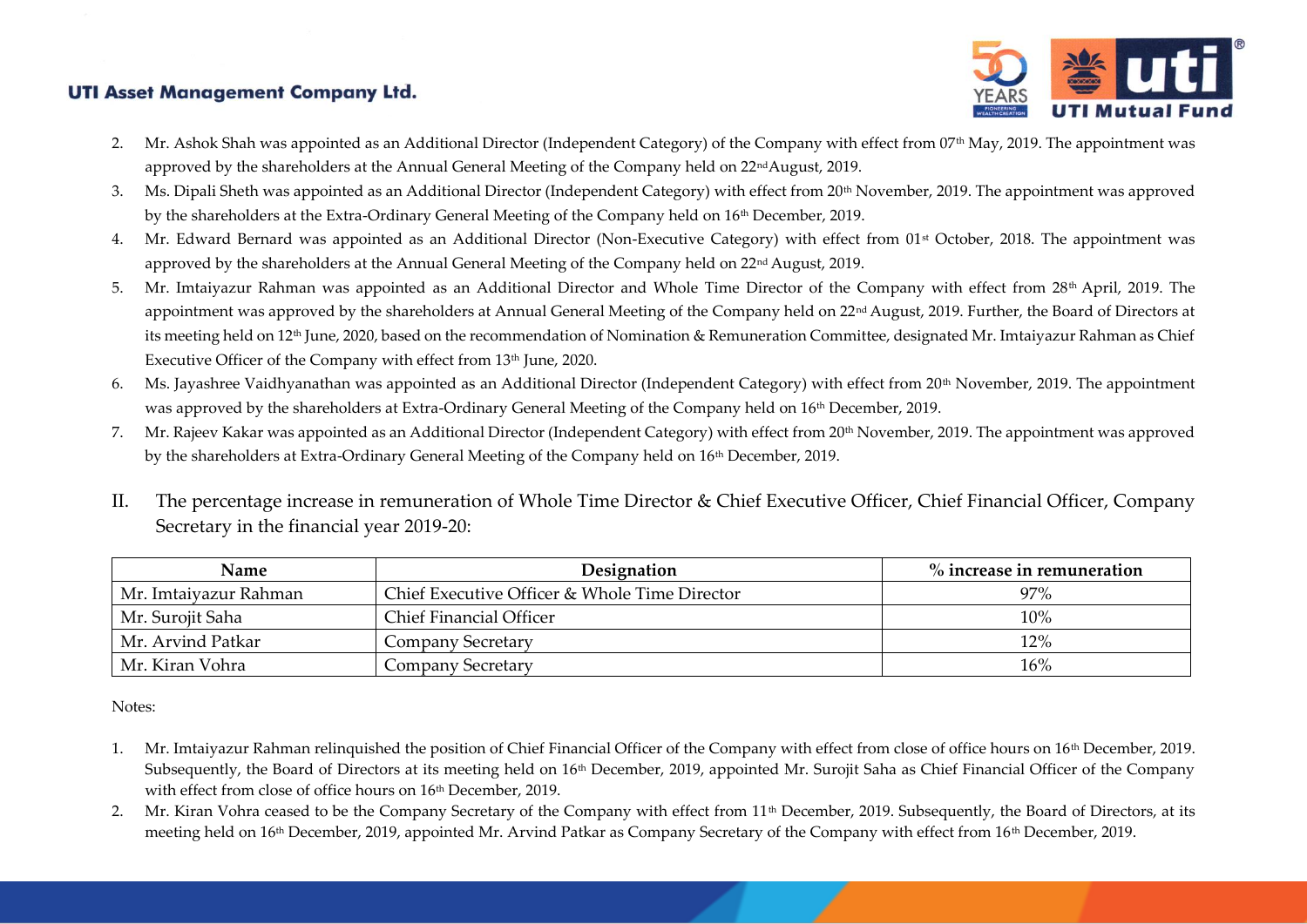

- III. The number of permanent employees on the rolls of the Company as on 31st March, 2020 was 1361 Employees.
- IV. The percentage decrease in the median remuneration of employees in the financial year 2019-20 is 0.2%.
- V. During the year, the average percentage decrease in remuneration of Managing Director/ Chief Executive Officer/ Whole Time Director/ Acting Chief Executive Officer was 38.81% and the average percentage increase in remuneration of Employees excluding Managing Director/ Chief Executive Officer/ Whole Time Director/ Acting Chief Executive Officer was 8%.

During the FY 2018-19, Mr. Leo Puri ceased to be Managing Director of the Company with effect from 13rd August, 2018 and Mr. Imtaiyazur Rahman was appointed as Acting Chief Executive Officer of the Company with effect from 14<sup>th</sup> August, 2018.

- VI. It is affirmed that the remuneration is as per the Compensation Policy of the Company.
- VII. Details of top ten employees in terms of remuneration drawn as per Rule 5(2) of Companies (Appointment and Remuneration of Managerial Personnel) Rules, 2014 during the financial year 2019-20:

| Name of the<br>Employee    | Designation of the<br>employee                                | Remuneration<br>Paid (Rs.) | Qualification       | Experience<br>$(in \text{ years})$ | Date of<br>employment | Age<br>(in)<br>years) | Last<br>employment       |
|----------------------------|---------------------------------------------------------------|----------------------------|---------------------|------------------------------------|-----------------------|-----------------------|--------------------------|
| Mr. Imtaiyazur<br>Rahman   | Whole-time<br>Director<br>&<br><b>Chief Executive Officer</b> | 4,54,06,372                | BSC/ICWA/ICSI/ CPAC | 31                                 | 07/03/2003            | 57                    | <b>UTI ISL</b>           |
| Mr. Vetri M<br>Subramaniam | Group President - Equity                                      | 4,22,27,309                | <b>BCOM/PGDM</b>    | 28                                 | 23/01/2017            | 50                    | Invesco AMC<br>Ltd       |
| Mr. Amandeep<br>S Chopra   | Fixed<br>President<br>Group<br>$\sim$<br>Income               | 3, 11, 83, 457             | <b>BSC/MBA</b>      | 26                                 | 27/06/1994            | 50                    | $\overline{\phantom{a}}$ |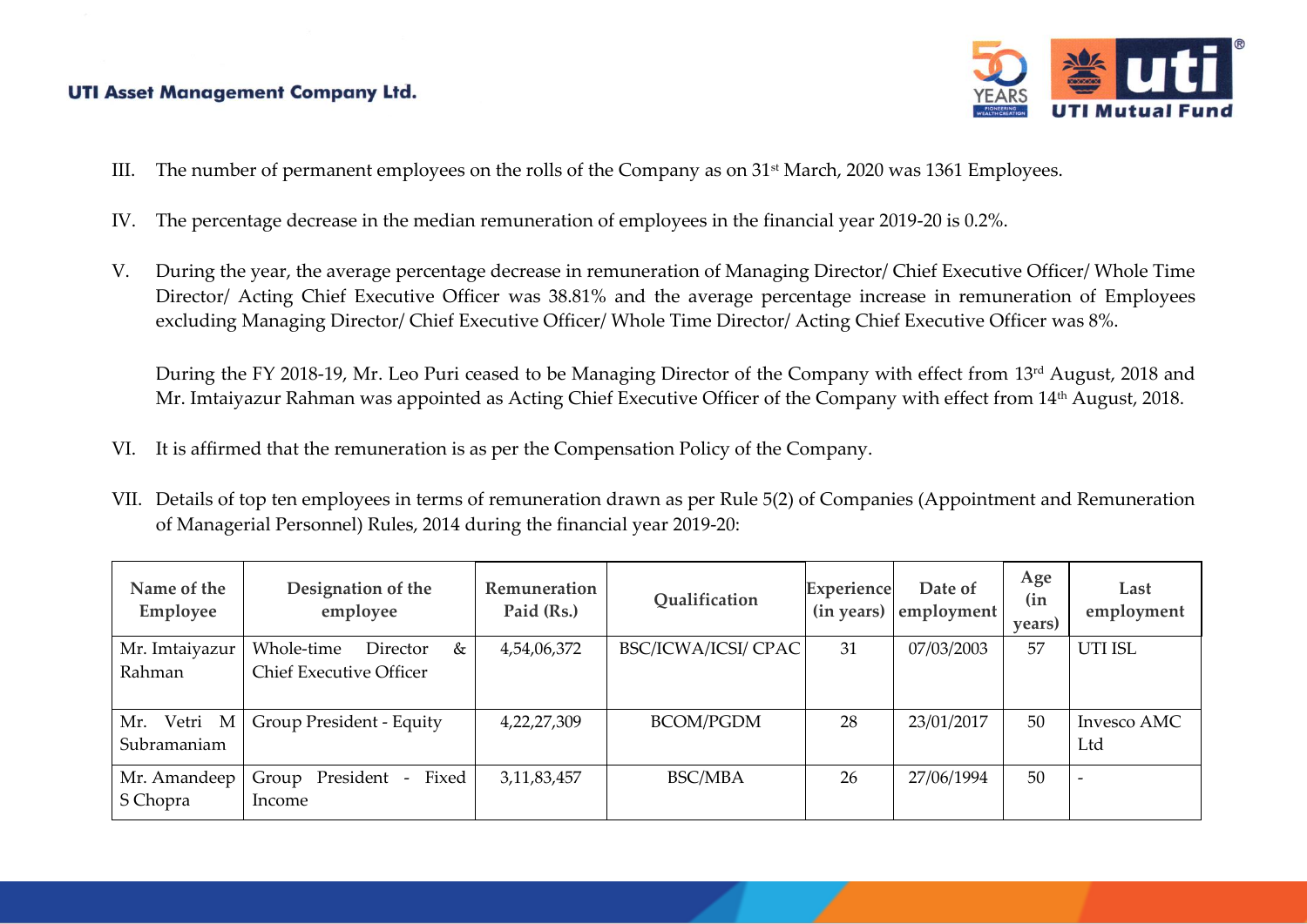

| Mr. Ajay Tyagi                  | Executive Vice President -<br>Equity & broad<br>based<br>Offshore Funds        | 1,94,43,142 | <b>BBA/MFC/DBF</b> | 21 | 11/05/2000 | 43 |                                              |
|---------------------------------|--------------------------------------------------------------------------------|-------------|--------------------|----|------------|----|----------------------------------------------|
| Ms. Swati A<br>Kulkarni         | Executive Vice President -<br>Equity                                           | 1,91,55,857 | BCOM/MFM/CFA       | 36 | 27/03/1992 | 55 | Reliance<br>Industries                       |
| Gaurav<br>Mr.<br>Suri           | Senior<br>Executive<br>Vice<br>President - Head Marketing<br>& Products        | 1,53,43,624 | <b>BE/PGDBM</b>    | 26 | 23/04/2007 | 49 | Metlife                                      |
| Mr. Sanjay R<br>Dongre          | Executive Vice President -<br>Equity                                           | 1,45,55,812 | <b>BE/PGDM</b>     | 26 | 08/08/1994 | 52 |                                              |
| Ms.<br>Smita<br>Vermani         | Senior<br>Vice<br>Executive<br>President - Country Head<br>Institutional sales | 1,42,17,877 | BA/MBA/MA          | 22 | 09/05/2011 | 51 | <b>ICICI</b><br>Prudential<br><b>AMC</b> Ltd |
| Debasish<br>Mr.<br>Mohanty      | President                                                                      | 1,38,79,137 | BA/MA/MPHIL/CWM    | 34 | 14/02/1986 | 57 |                                              |
| Trivedi<br>Mr.<br>Sachin Dinesh | Senior<br>Vice President<br>$\overline{\phantom{a}}$<br>Equity & Research      | 1,18,39,205 | BCOM/MMS/CFA       | 23 | 01/06/2001 | 43 | Kambeshwar<br>Construction                   |